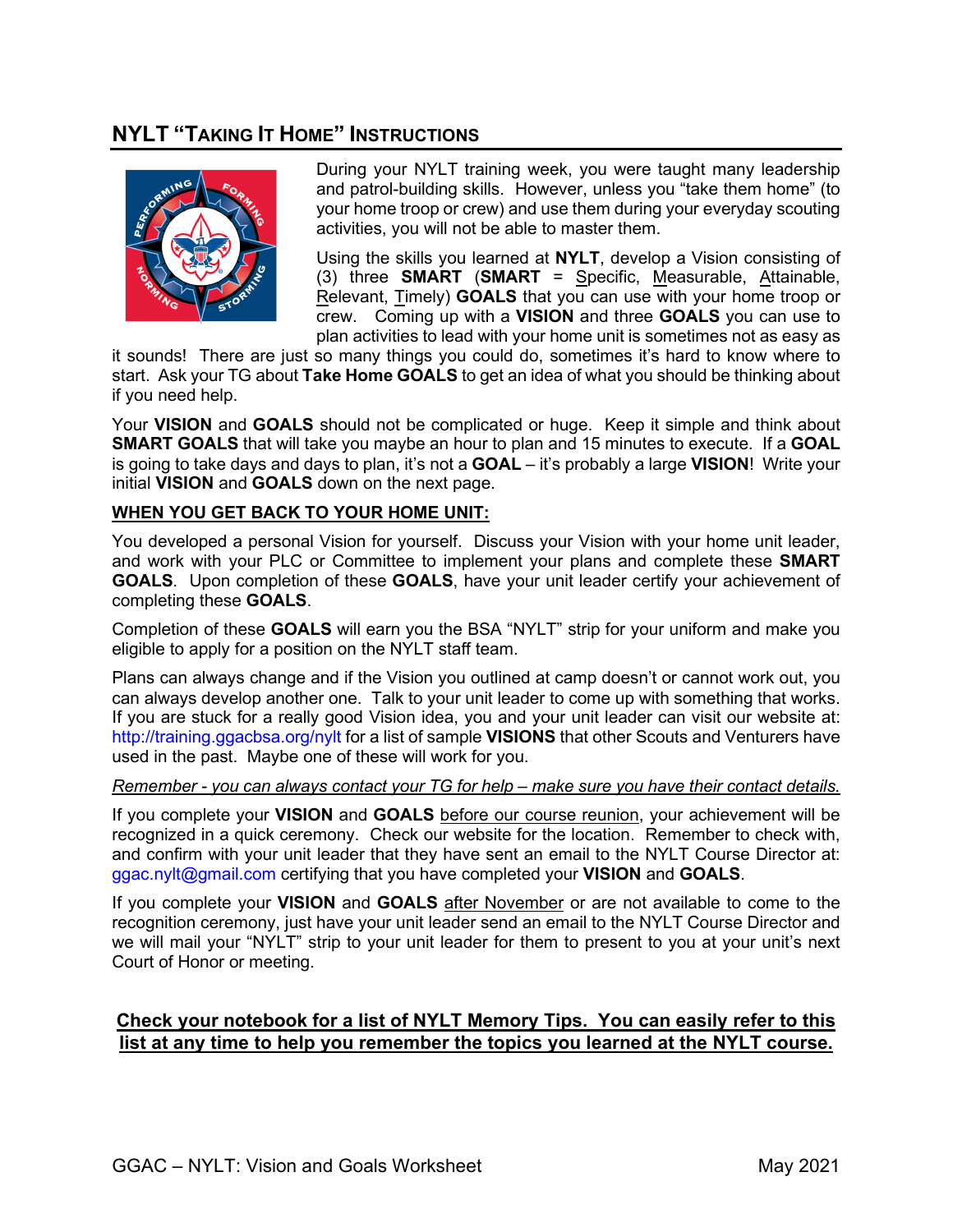| <b>MY NYLT TAKE HOME VISION AND GOALS</b>  |                                                                                                                       |  |
|--------------------------------------------|-----------------------------------------------------------------------------------------------------------------------|--|
|                                            | Home Unit: _________________                                                                                          |  |
| <b>NYLT Session:</b> _____________________ | NYLT Year: _________________                                                                                          |  |
| <b>My Initial Vision</b>                   |                                                                                                                       |  |
|                                            |                                                                                                                       |  |
|                                            | <u> 1989 - Johann Harry Harry Harry Harry Harry Harry Harry Harry Harry Harry Harry Harry Harry Harry Harry Harry</u> |  |
|                                            | ,我们也不会有什么。""我们的人,我们也不会有什么?""我们的人,我们也不会有什么?""我们的人,我们也不会有什么?""我们的人,我们也不会有什么?""我们的人                                      |  |
|                                            |                                                                                                                       |  |
| Goal 1                                     |                                                                                                                       |  |
|                                            |                                                                                                                       |  |
|                                            |                                                                                                                       |  |
|                                            |                                                                                                                       |  |
|                                            |                                                                                                                       |  |